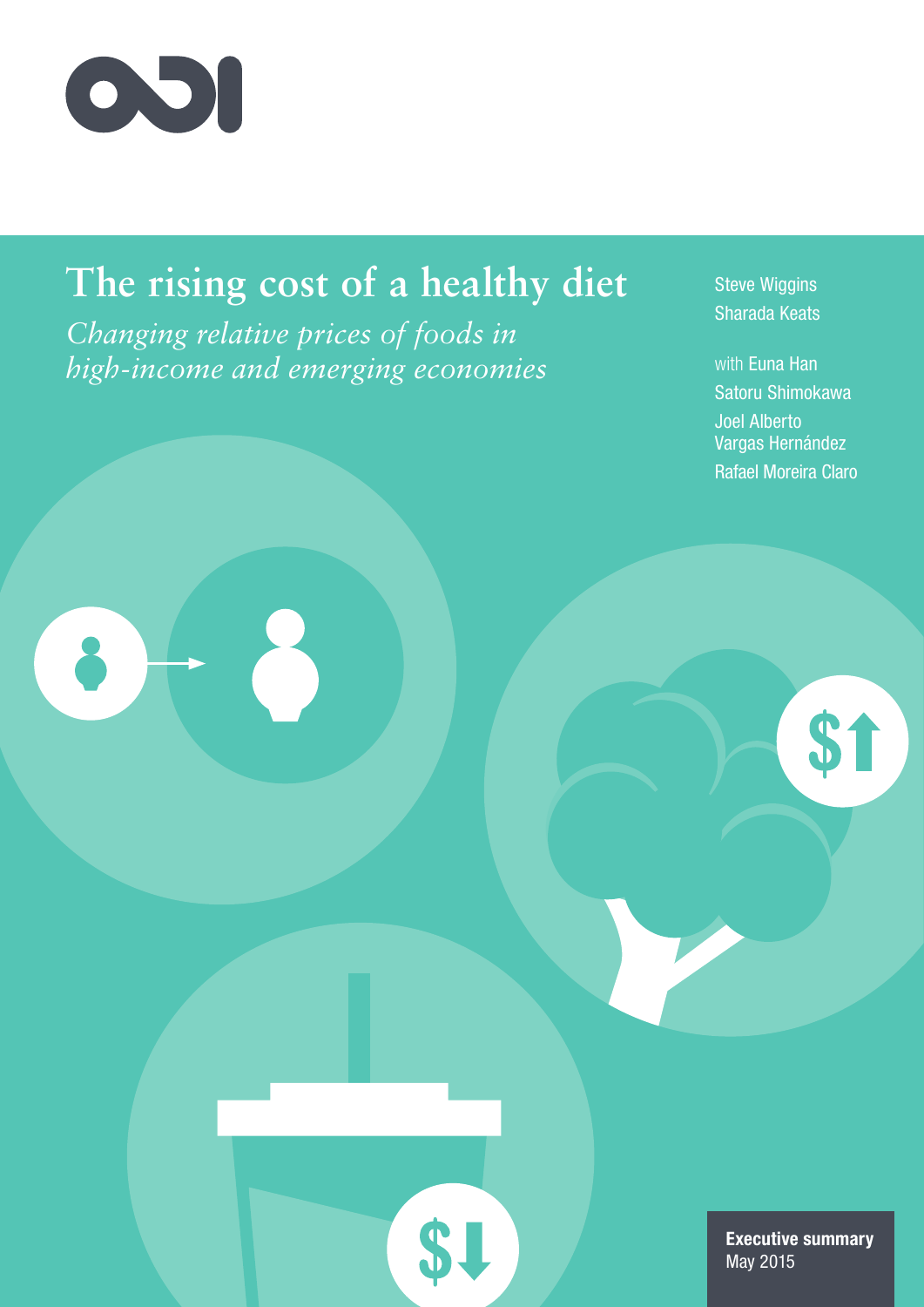## **Motivations and questions**

In 2014 our previous study 'Future Diets' (Keats and Wiggins, 2014) described how across the world an increasing share of the population is overweight and obese, with the rate of increase particularly pronounced in developing countries. No nation, however, has stemmed the rising rates of people who are overweight and obese. Effective policies to combat obesity have yet to be proved, if only because no country has yet tested a sufficiently comprehensive set of policies. The causes of excess weight are multiple, including rising incomes, urbanisation and more sedentary occupations, the influence of media and advertising, and changing relative prices of different foods. This last element is the focus of this report.

The report starts from two working hypotheses:

- a. When the relative prices of foods change, people will consume more of foods that have become relatively less expensive, and less of those that have become relatively more expensive. People on low incomes are expected to be more sensitive to prices than those on higher incomes; and,
- b. When consumption of foods with high calorie content per unit weight (energy-dense foods) increases at the expense of food that is less dense in energy, we may expect to see a significant increase in the prevalence of overweight and obese people.
- In high-income countries over the last 30 years it seems that the cost of healthy items in the diet has risen more than that of less healthy options, thereby encouraging diets that lead to excess weight.
- The same may apply in emerging economies, such as Brazil, China, Korea and Mexico, where prices of fruit and vegetables have been rising more than most other foods, including energy-dense processed foods.
- A strong case emerges for using taxes and subsidies to offset these changes to encourage more consumption of healthy foods and less of unhealthy items.

If these hypotheses are correct, they would suggest that using taxes and subsidies to influence diets is likely to be effective.

To the best of our knowledge, there is no existing study that compares the changing costs of foods from separate food groups across a sample of developing and emerging economies. The report focuses on four countries: three upper-middle-income countries (UMICs) – Brazil, China and Mexico; and one high-income country (HIC), the Republic of Korea, which was still a developing country in 1990. They have been chosen since they represent emerging economies that are growing faster than most industrialised countries, and where since 1990 significant changes may be expected in both diets and the relative prices of foods. Analysis of prices in the United Kingdom (UK) has been added to

### Key Messages

provide some comparison. The literature from the United States (USA) has been reviewed given the large number of studies that report on the price of food, the effect on food consumption and in some cases the consequences for body weight. While changes in prices of some foods such as bananas, beverages, cereals, dairy produce, edible oils and sugar on international and

national markets are regularly reported, less is known about the evolution of national retail prices of food in the form presented to consumers. Hence the central questions posed in this report:

- What changes have been seen in the retail cost of food in the four countries since 1990? Are there systematic differences in the evolution of prices for different foods, and hence changes in relative prices?
- In particular, has processed food become cheaper relative to unprocessed staples, fruit and vegetables, meat and dairy produce? This may be expected since much of the retail cost of processed food arises in manufacturing and logistics, where technical advances have reduced unit costs, perhaps by more than advances in farming have reduced the cost of agricultural produce.

It was possible to examine only a sample of the many foods on offer in retail outlets, the aim being to have at least one example from the food groups in the table opposite.

## **What is already known? Insights from the literature**

Published studies for the UK and the USA frequently report the following, even if contrary findings and qualifications can be found in many other studies:



- Most studies find that healthier foods cost more than less healthy ones. Moreover this effect has increased over the last 30–40 years, as energy-dense, processed foods have become cheaper relative to less energy-dense fruit and vegetables.
- Consequently healthy diets tend to cost more than less healthy diets. This is not inevitably so: choosing cheaper healthy items and substituting them for costlier less-healthy ones might both improve diet and save money. But for most consumers, this would require both the ability to see the distinctions, and the discipline to follow a particular diet.
- Although it seems that some energy-dense processed foods have become notably cheaper compared to fruit and vegetables, the nature of the latter have changed – with higher-value prepared items common in food outlets, and also available all year round. Taking such added value into account the change in relative prices may be less than is at first apparent.

| <b>Staples</b>                 | Cereals, root crops,<br>legumes |
|--------------------------------|---------------------------------|
| <b>Fruit and</b><br>vegetables | Fruit and vegetables            |
| Meat,                          | Minimally processed             |
| fish, and                      | animal products and             |
| dairy                          | milk products                   |
| Oils, fats,                    | Vegetable oils and fats,        |
| and sugar                      | animal fats, sugar              |
| <b>Highly</b>                  | Foods usually                   |
| processed                      | produced by                     |
| foods                          | industrial processes            |

...healthy diets tend to cost more than less healthy diets. This is not inevitably so: choosing cheaper healthy items and substituting them for costlier less-healthy ones might both improve diet and save money.

### available at odi.org/ rising-cost-healthy-diet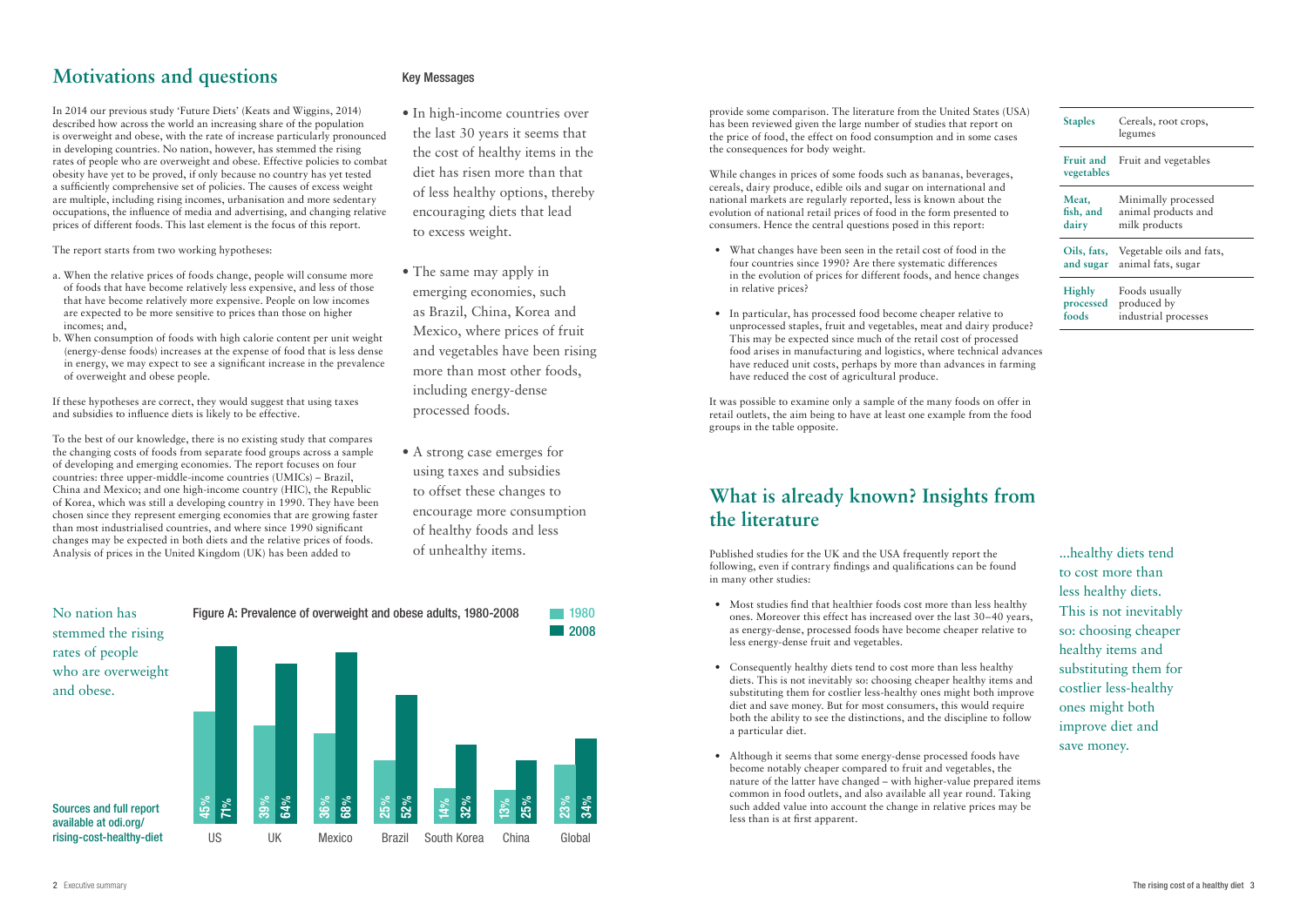- Consumption of most foods responds to price changes, although for many foods the response is relatively inelastic – but far from perfectly so. Those on low incomes are most likely to respond to changing prices.
- Studies of the impacts of food taxes that often seem to trigger tiny changes in consumption obscure these findings, but this is because most studies observe or model the effects of very low taxes, 5% or less being typical.
- Cross-price effects matter in assessing the nutritional effects of price changes. Taxes on fat or salt content may affect consumption of other, complementary foods leading to less consumption of beneficial nutrients. Using tax revenues to subsidise such complementary foods would counter this effect.
- Studies of the impacts of changes in prices on body weight produce a surprisingly strong consensus that higher prices of unhealthy options reduce body mass index (BMI), as do cheaper healthier options. 'Surprising' since body weight is the outcome of many factors, yet prices changes can be seen to make a difference. The strongest effects are seen among those on low incomes who are most sensitive to the cost of food.

There are fewer studies on the four emerging economies, but they indicate the following:

- Some studies link changes in diets, above all those involving more consumption of processed foods, to processed food and cooking oil becoming cheaper than other foods.
- In Latin America, the rising consumption of ultraprocessed foods and sugar-sweetened beverages (SSBs) is notable. Some see this as the consequence of heavy marketing by the large corporations that manufacture much of this food and drink.
- The possibility of using taxes to reduce consumption of processed food and SSBs is actively being studied, with most authors seeing the potential to significantly reduce consumption. Mexico has already introduced taxes on both SSBs and energy-dense food. These, which came into effect in January 2014, will be the focus of intense scrutiny to see what effects they have.

## **Results**

The key findings from the analysis come from estimated annual price changes (see Figure B).

Two things are readily apparent. One is that prices of fruit and vegetables have risen substantially since 1990, mainly by between 2%–3% a year on average – or by 55–91% between 1990 and 2012. The other is that four of the six processed products for which estimates are significant show price falls since 1990. Most of the other foods have seen their prices rise by 1–2% a year, with the exception of the price falls for rice in Korea and chicken in Mexico.

## **Discussion**

If the detected trends are real they prompt questions about the reasons for them. If, for example, technical progress in farming were uniform, so that unit costs of production were falling for all agricultural output, and if advances in the logistics of food wholesaling and retailing were similarly uniform, then we might expect the costs of most foods to move roughly in line with one another. But that is not the case.

So why have fruit and vegetables become more costly compared to other items? It is not as though there have not been technical advances in horticulture: on the contrary some of the most sophisticated seeds, soil nutrition, water control, and prevention of pests and diseases are seen



Mexico has already introduced taxes on both sugar-sweetened beverages and energy-dense food. These, which came into effect in January 2014, will

be the focus of intense scrutiny to see what effects they have.

Data and methods

Key data for this report are series for food prices from 1990 to recent years in the four countries plus the UK. Retail prices were sought for representative foods – those frequently consumed – from the food groups listed previously.

In most cases, directly observed retail prices were used. For Mexico, however, a food price index was used and calibrated to price levels from observed prices in Mexico City. In the UK, household surveys reported both spending and quantity for 330 foods. Hence it was possible to create unit prices paid by dividing expenditure by the quantity.

Price series have been deflated by either the consumer price index (CPI) or the Gross Domestic Product (GDP) deflator to remove the effect of inflation and allow comparison over time. Once prices were deflated, indices of theses deflated prices were constructed to see how much prices of different foods in each country had changed since the same base year.

More formal testing of price changes was carried out by regressing time on deflated and logged prices from 1990 to a recent year, in most cases 2012. This allowed a test of whether a significant (log-linear) trend can be inferred, and if so, what the average annual price change has been.

### Figure B: Estimated average annual price changes from 1990

**Grain** Dried rice Rice Tortilla and maize flour Vegetable oil Soy oil **Sugar** Meat, Poultry and its products Fish Beef **Chicken** Chicken **Vegetables** Tomato **Orange Cabbage** Tomato Fresh vegetables Fresh green vegetables Cake, biscuit and bread Ramen Sweet biscuit Chocolate and snacks Ready meals Ice cream tub/block 공 KR BR MX KR BR MX 공 KR BR MX  $\breve{\equiv}$ 공 BR BR KR MX MX  $\breve{\equiv}$ 공 KR BR MX MX  $\overline{\mathbb{1}}$ 



...prices of fruit and vegetables have risen substantially since 1990, mainly by between  $2\% - 3\%$  a year on average – or by 55–91% between 1990 and 2012.

Sources and full report available at odi.org/ rising-cost-healthy-diet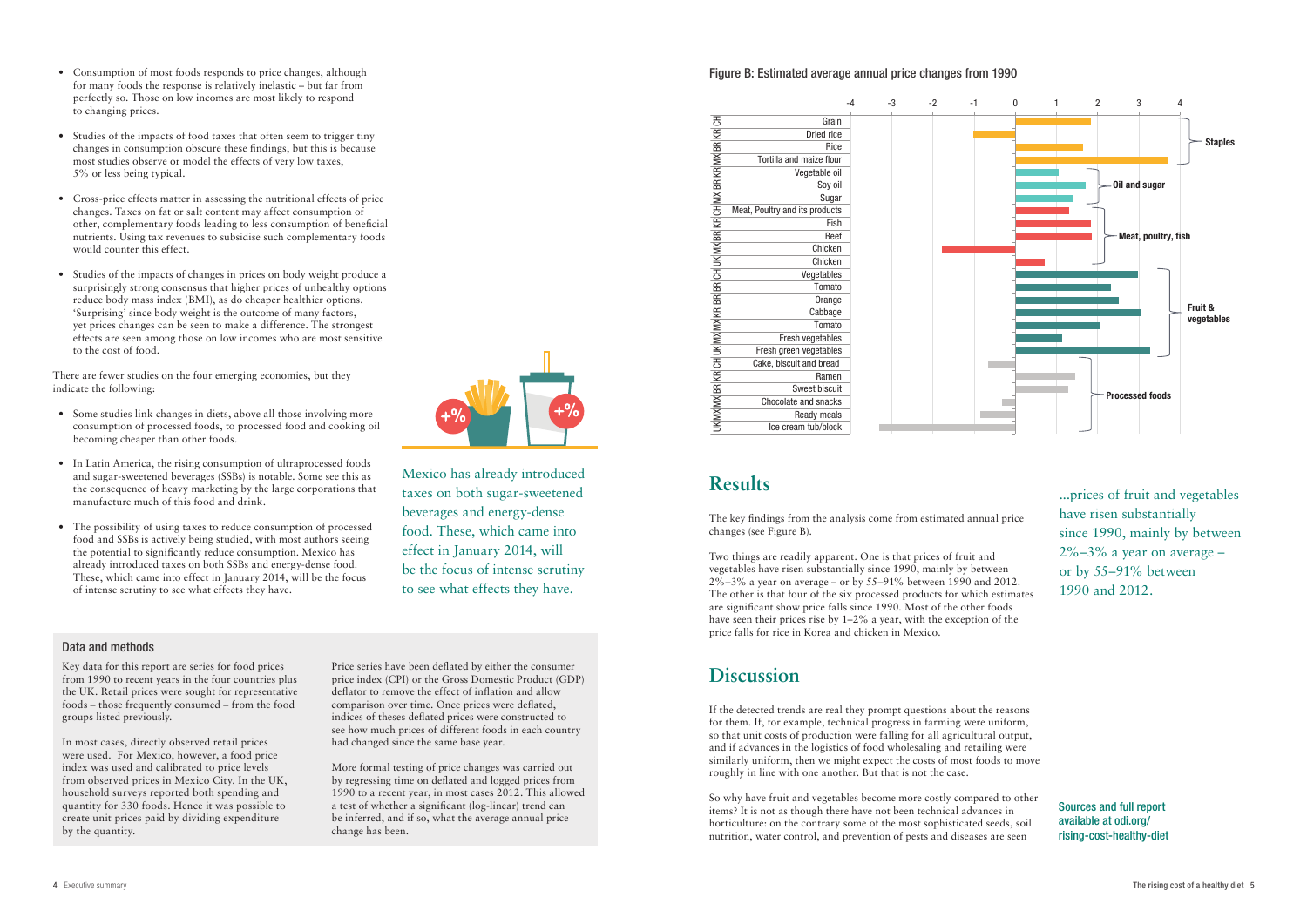precisely in the gardens and glasshouses in which so many fruit and vegetables are grown. While there is a world of difference between Dutch heated glasshouses and the tiny plots of green beans of central Kenya, in both cases, compared to other agriculture in their neighbourhoods, these systems are both more intensive and use more sophisticated technology than most other local farm enterprises. Moreover, advances in transport mean that fruit and vegetables are traded more than in the past, so that retail managers should be able to source from lowcost suppliers no matter where they may be.

Hypotheses can be imagined: horticulture may well have a stepped supply function, so that while small quantities of fruit and vegetables can be supplied at low unit cost, once a particular volume is reached, costs rapidly escalate to a significantly higher level. It may also be that the changes in quality noted explain the increased relative prices. Or, it may not be a matter of cost but of increased demand from those consumers who appreciate the health benefits of fruit and vegetables. These hypotheses merit a separate study.

Why does not the same apply to some processed foods? One possibility is that much processed food does not rely on costly farm ingredients, but rather is manufactured from relatively cheap ingredients, the added value being largely in factory processes of combining the ingredients and enhancing their flavour. Advances in manufacturing and flavouring probably help reduce unit costs in factory. That said, processed foods are not uniform in quality and pricing, since for any sub-category, there are usually products that are branded, sold on their special characteristics, usually with a price premium – as applies, for example, to SSBs, which compete with cheaper, unbranded options. This may explain why not all the processed foods considered show declining constant prices. Again, additional studies might shed light on this.

Evidence presented in the literature review suggests that prices do affect consumption, especially for people on low incomes. Hence it is no surprise to see much study of the potential of taxes on less healthy options to reduce their consumption, perhaps even with subsidies on more healthy options to raise theirs. Most such studies indicate that imposing taxes would reduce consumption. But two qualifications apply.

One is that there may be cross-price effects, whereby when taxes raise the cost of a particular food, not only does its consumption fall, but so too does that of complements (foods which are typically consumed together, such as bread and butter). When those

complements contain valued nutrients it is thus possible for taxes to reduce the quality of diet. In theory this problem can readily be tackled by placing a subsidy on the valued complement to offset the cross-price effect. In practice, learning which foods really are complements, to what extent, and then determining an optimal level of subsidy, could lead to a thicket of regulations that have to be adjusted in the light of emerging evidence, creating high administrative costs and giving the impression that such fiscal measures are just too difficult to contemplate. The question is how strong cross-price effects are and whether they may be remedied by other measures to encourage healthier diets.

The other is the apparently seductive argument that small taxes would create only small effects: that considerable change in consumption would require high taxes that would look disproportionate and unfair – say, more than the rate of value-added tax (VAT) of 20% in the UK. But a logical flaw applies. The policy question is not so much, 'how large a tax would be necessary to bring down consumption of less healthy food X to recommended or insignificant levels', but 'how much benefit would be derived from imposing a politically acceptable tax on less healthy food X?' The answer to the former may be a number so high as to be dismissed from the debate; but the answer to the latter may be as striking as that provided by Nnoaham et al. (2009) for the UK: that taxes and subsidies of less than  $20\%$ could save no fewer than 6,400 premature deaths a year from coronary heart disease (CHD) and cancers. The argument about 'small taxes, small gains' is tantamount to arguments that condemn doing good because perfection is unattainable.

In terms of what might be taxed and subsidised, this report suggests that energy-dense foods might be taxed, while fruit and vegetables, whose prices often rise compared to other foods, might be subsidised.

Much comes down to the political appetite to contemplate taxing foods. Events in Mexico suggest that some emerging economies may steal a march on HICs in this respect. The evidence presented in this report suggests that the Mexican taxes should achieve considerable good, thereby providing valuable lessons for other developing and emerging economies.

# The rising cost of a healthy diet

Changing relative prices of foods in high-income and emerging economies





Find out more at odi.org #richerdiets

Read the full report at odi.org/rising-cost-healthy-diet



Sources available at odi.org/rising-cost-healthy-diet

### Evidence presented in the literature review suggests that prices do affect consumption, especially for people on low incomes.